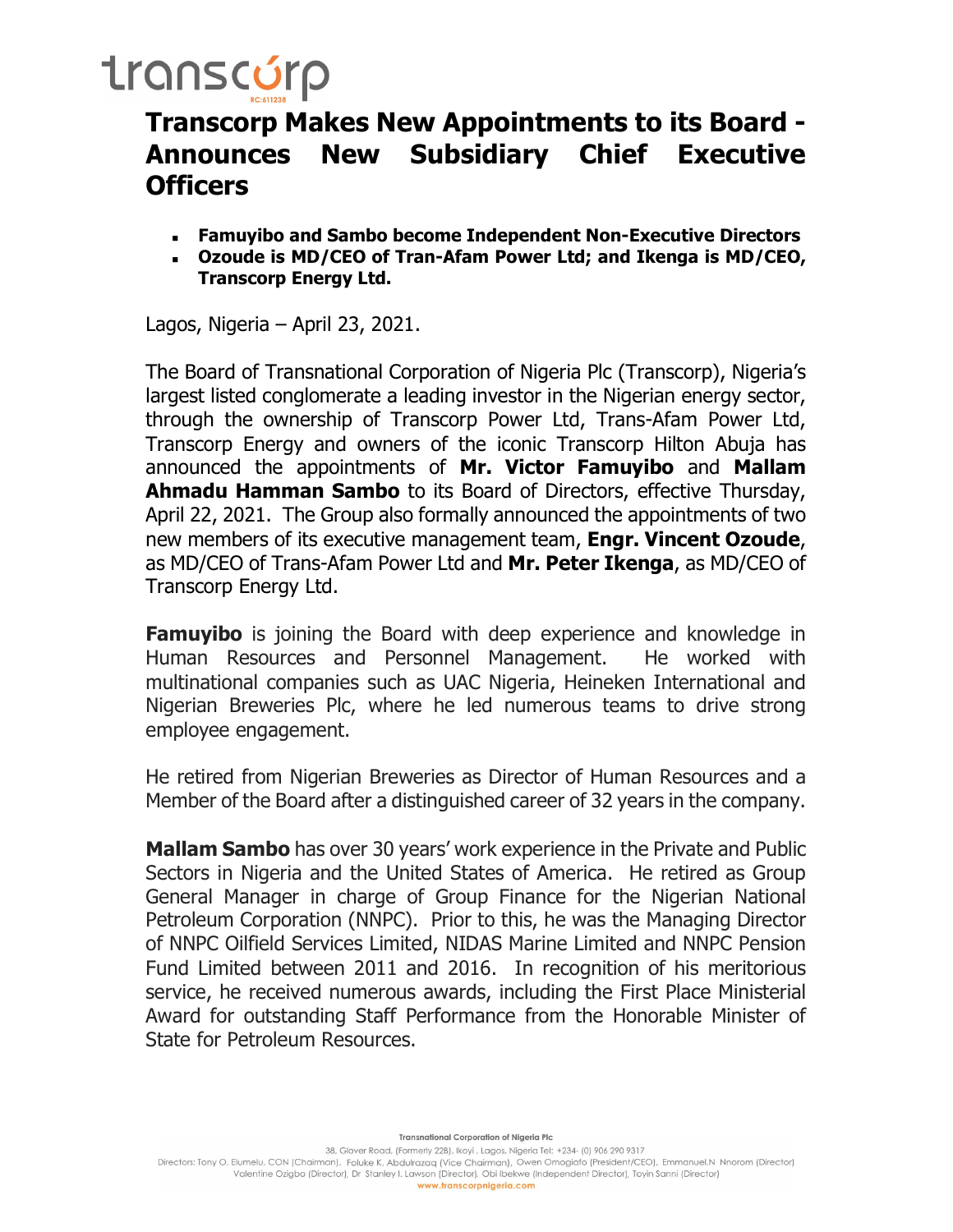# transcúrp

He is a Member of the Commonwealth of Massachusetts Board of Accountancy, and State of New Hampshire Board of Accountancy. He is also a Member of the Massachusetts Society of Certified Public Accountants and National Association of Black Accountants.

Vincent Ozoude is the MD/CEO of Trans-Afam Power Ltd. He joined Transcorp Group from General Electric (GE) Inc-Sub Sahara Africa, where he was Sales Director, covering the entire Sub-Saharan Africa for General Electric Power Generation Services portfolio. A graduate of Chemical Engineering with Masters in the same field from Enugu state University of Science and Technology, Vincent is leading Transcorp's recently acquired 966MW power plant asset, Afam Genco, which comprises of Afam Power Plc and Afam Three Fast Power Ltd.

Engr. Ozoude has over 20 years' work experience in the Power Generation services sector, was at some time a member of GE Field Engineers advisory board for Africa and Middle East region, a greenbelt lean six sigma qualified and won numerous awards such as Everyday Excellence Expertise Award from GE Global leadership, Clear Thinker Award amongst others.

**Peter Ikenga** is the MD/CEO Transcorp Energy to lead the Conglomerate's integrated energy strategy, with particular focus on Gas, Renewables and Alternative Energy. He brings with him, a wealth of global professional experience, having directly developed and managed major Oil, Gas and power assets and operations in multiple regions including Nigeria, Brazil and the United States of America for Shell Nigeria and Shell International. Prior to joining the group, Peter was Refining Director for an Indigenous Oil and Gas operator in Nigeria.

Commenting on the appointments, the Chairman of Transcorp Group, Mr. Tony O. Elumelu, CON stated, "Transcorp has made a succession of important recent business acquisitions, consolidating our position in the power, oil and gas sectors, demonstrating our commitment to Nigeria's economy and the rapid advance in our integrated power strategy. We are delighted to complement these with further investment in human capital. These announcements illustrate the depth, diversity and quality of experience of our leaders, both executive and non-executive. Our Board and management team, led by the President/Group CEO, Mrs. Owen Omogiafo, are further capacitised to deliver our vision. Mr. Famuyibo, with his considerable experience in human resources, will be invaluable in working with management to deliver cutting edge employee management practices.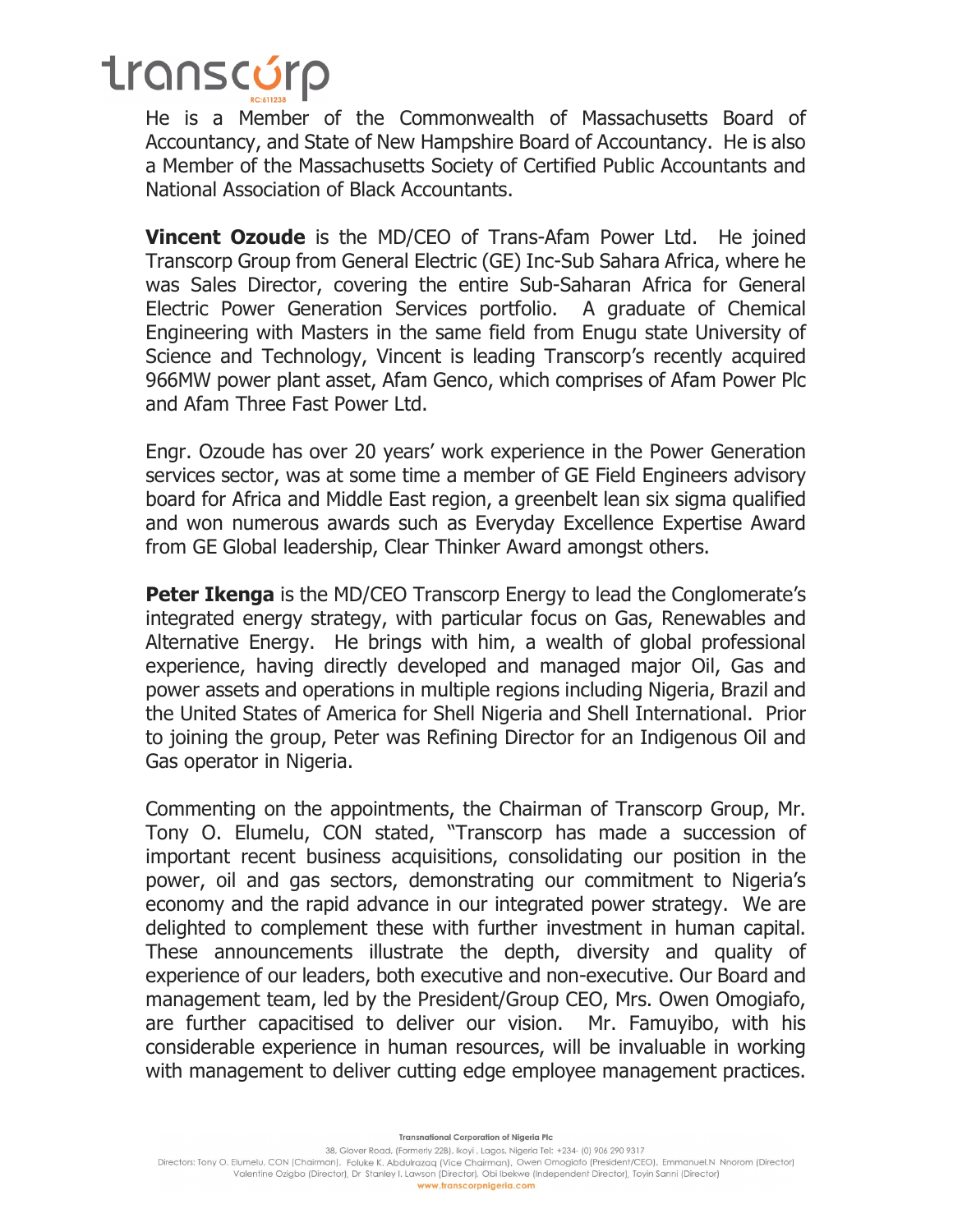# transcúrp

Mallam Sambo brings crucial knowledge of the energy sector, further accelerating our integrated energy strategy".

Mr. Elumelu said: "Peter and Vincent, working with our existing CEOs, Mr. Chris Ezeafulukwe, MD/CEO Transcorp Power Ughelli and Mrs. Dupe Olusola, MD/CEO Transcorp Hotels Plc, will contribute to the Group's mission of "Improving Lives and Transforming Nigeria". With the acceleration in our integrated energy strategy and the expansion of our hospitality business, notably the recently launched digital hospitality platform, Aura by Transcorp, we are closer to our goal of powering one in every four homes in Nigeria and redefining the standards of hospitality in Africa. This investment in human capital demonstrates, once again, our commitment to bring together the best, to ensure the execution and value creation that our stakeholders expect".

#### About Transcorp

Transnational Corporation of Nigeria Plc (Transcorp) is a publicly quoted conglomerate, with a diversified shareholder base of over 300,000. Our portfolio comprises strategic investments in the power, hospitality, agribusiness and oil and gas sectos.

Our portfolio includes Transcorp Hilton Abuja, Transcorp Hotels Calabar, Transcorp Power Ltd, Trans-Afam Power Ltd, Transcorp Energy and the recently launched digital hospitality platform, Aura by Transcorp Hotels.

For more information about Transcorp, please visit www.transcorpnigeria.com.

#### Investors' Relations Statement

- i. The Company has a dedicated investors' page on its website.
- ii. The link to the investors' relations portal is below: https://transcorpnigeria.com/investor-relations/
- iii. The contact details of the Investors' Relations officer are below: Florence Nasamu, Finance Manager 38, Glover Road, Ikoyi, Lagos - Nigeria P: +234 814 565 2652 E: florence.nasamu@transcorpnigeria.com